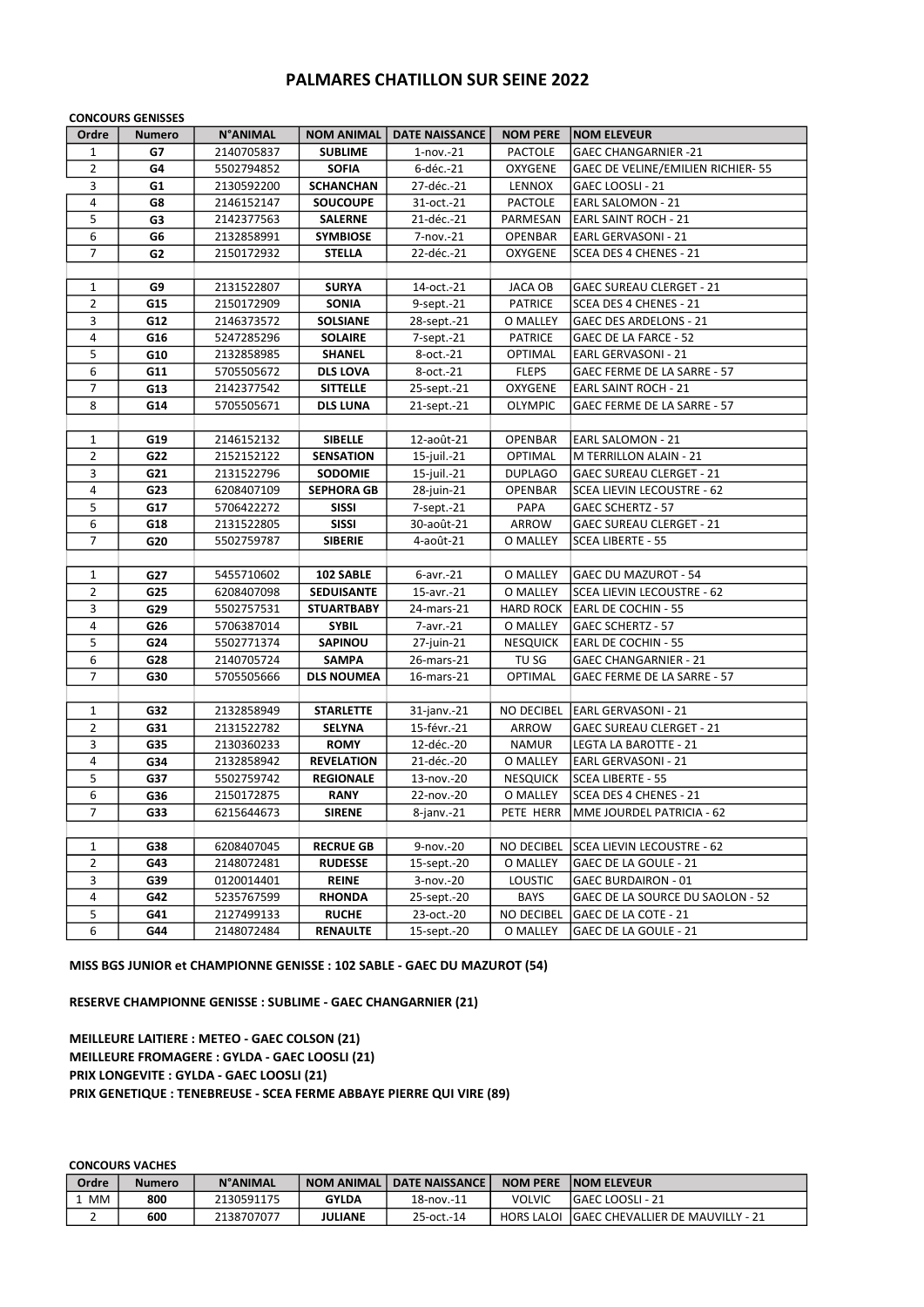| 3    | 801 | 2150580506 | <b>0506 GALA</b> | 13-août-11     | <b>JOLT</b>      | LEGTA LA BAROTTE - 21                      |
|------|-----|------------|------------------|----------------|------------------|--------------------------------------------|
| 4    | 601 | 2130361311 | <b>IDEFIX</b>    | 17-août-13     | <b>ASTERIX</b>   | LEGTA LA BAROTTE - 21                      |
|      |     |            |                  |                |                  |                                            |
| 1 MM | 501 | 2140704809 | <b>LORAINE</b>   | 29-mars-15     | <b>GORDINO</b>   | lGAEC CHANGARNIER - 21                     |
| 2    | 502 | 2146372915 | <b>JUDIANE</b>   | 4-déc.-14      | <b>ASTERIX</b>   | lGAEC DES ARDELONS - 21                    |
| 3    | 503 | 2140704746 | <b>JOLINE</b>    | 14-sept.-14    | <b>GREENWICH</b> | <b>GAEC CHANGARNIER - 21</b>               |
| 4    | 500 | 2130591515 | <b>LILYROSE</b>  | $1$ -mai- $15$ | <b>TRACTION</b>  | lGAEC LOOSLI - 21                          |
|      |     |            |                  |                |                  |                                            |
| 1 MM | 402 | 2150051524 | <b>LORETTE</b>   | 12-nov.-15     | ANIBAL           | lGAEC COLSON - 21                          |
| 2    | 401 | 5239991772 | <b>MAZURE</b>    | 28-août-16     | <b>PUCK</b>      | <b>IGAEC CHANGARNIER - 21</b>              |
| 3    | 400 | 2138707350 | <b>MYREINE</b>   | 22-nov.-16     | <b>BIVER</b>     | IGAEC CHEVALLIER DE MAUVILLY 21            |
| 4    | 403 | 2150172552 | 2552LORIA        | 17-juil.-15    |                  | HUXION GNR SCEA DES 4 CHENES - 21          |
| 5    | 404 | 8938265014 | <b>LUCIOLE</b>   | 20-mai-15      |                  | <b>GREENWICH LEARL DE LA QUENOCHE - 70</b> |

Meilleure Mamelle Adulte : LORAINE - GAEC CHANGARNIER (21)

## CHAMPIONNE ADULTE : LORAINE - GAEC CHANGARNIER (21) RESERVE CHAMPIONNE ADULTE : GYLDA - GAEC LOOSLI (21)

| Ordre          | <b>Numero</b> | <b>N°ANIMAL</b> | <b>NOM ANIMAL</b> | <b>DATE NAISSANCE</b> | <b>NOM PERE</b> | <b>NOM ELEVEUR</b>                      |
|----------------|---------------|-----------------|-------------------|-----------------------|-----------------|-----------------------------------------|
| 1 MM           | 301           | 2140705092      | <b>NANGA</b>      | 11-mai-17             | <b>BLOOMING</b> | <b>GAEC CHANGARNIER - 21</b>            |
| $\overline{2}$ | 300           | 6215644487      | <b>NIVEA</b>      | 19-juil.-17           | <b>ISOLD</b>    | MME JOURDEL PATRICIA - 62               |
| 3              | 304           | 6215644471      | <b>NACREE</b>     | 6-févr.-17            | <b>BLOOMING</b> | MME JOURDEL PATRICIA - 62               |
| 4              | 303           | 2146373133      | <b>NARIA</b>      | 10-avr.-17            | <b>BLOOMING</b> | <b>GAEC DES ARDELONS - 21</b>           |
| 5              | 305           | 2134271685      | <b>METEO</b>      | 24-nov.-16            | <b>JEROBOAM</b> | <b>GAEC COLSON - 21</b>                 |
| 6              | 302           | 2138707379      | <b>NEWREINE</b>   | 11-avr.-17            | <b>VASSLI</b>   | <b>GAEC CHEVALLIER DE MAUVILLY - 21</b> |
|                |               |                 |                   |                       |                 |                                         |
| $\mathbf{1}$   | 309           | 2140705034      | <b>MARTIENNE</b>  | 14-oct.-16            | <b>JOYAU</b>    | <b>GAEC CHANGARNIER - 21</b>            |
| 2 MM           | 310           | 4816026080      | <b>MISGRANGER</b> | 20-juil.-16           | <b>ISTAR</b>    | <b>M TERRILLON ALAIN - 21</b>           |
| 3              | 308           | 2130591650      | <b>MAJESTE</b>    | 22-oct.-16            | <b>JEROBOAM</b> | lGAEC LOOSLI - 21                       |
| 4              | 311           | 2138707259      | <b>MANATHAN</b>   | 12-avr.-16            | <b>BIVER</b>    | <b>GAEC CHEVALLIER DE MAUVILLY - 21</b> |
| 5              | 307           | 2146151768      | <b>MESANGE</b>    | 28-oct.-16            | <b>INDIANA</b>  | <b>EARL SALOMON - 21</b>                |
| 6              | 306           | 2130361625      | <b>MAYA</b>       | 15-nov.-16            | <b>JOYAU</b>    | <b>LEGTA LA BAROTTE - 21</b>            |
|                |               |                 |                   |                       |                 |                                         |
| 1 MM           | 203           | 2142377391      | <b>ORCHIDEE</b>   | 13-mai-18             | <b>ARROW</b>    | <b>EARL SAINT ROCH - 21</b>             |
| $\overline{2}$ | 202           | 2140705302      | <b>ONESKA</b>     | $4$ -sept. $-18$      | <b>DELICO</b>   | M TERRILLON ALAIN - 21                  |
| 3              | 204           | 2134271821      | <b>OEILLETTE</b>  | $1$ -mai- $18$        | <b>DELICO</b>   | <b>GAEC COLSON - 21</b>                 |
| 4              | 200           | 2130361827      | <b>ORANGEADE</b>  | 22-oct.-18            |                 | MAESTRO GP LEGTA LA BAROTTE - 21        |
| 5              | 201           | 2142377402      | <b>OMBRELLE</b>   | $6$ -sept. $-18$      | <b>LUTHER</b>   | <b>EARL SAINT ROCH - 21</b>             |
|                |               |                 |                   |                       |                 |                                         |
| 1 MM           | 208           | 5940225272      | <b>OASIS</b>      | $3$ -janv. $-18$      | <b>LASER PF</b> | SCEA LIEVIN LECOUSTRE - 62              |
| 2              | 209           | 2148071923      | <b>NARCISSE</b>   | 27-août-17            | <b>LUCKY</b>    | <b>GAEC DE LA GOULE - 21</b>            |
| 3              | 205           | 2127498928      | <b>OISELLE</b>    | 13-févr.-18           | <b>ARROW</b>    | GAEC DE LA COTE - 21                    |
| 4              | 207           | 6215644514      | <b>ONCTUEUSE</b>  | 3-févr.-18            | <b>LASER PF</b> | MME JOURDEL PATRICIA - 62               |

MEILLEURE MAMELLE JEUNE : ORCHIDEE - EARL SAINT ROCH (21) CHAMPIONNE JEUNE : NANGA - GAEC CHANGARNIER (21) RESERVE CHAMPIONNE JEUNE : NIVEA - MME JOURDEL PATRICIA (62)

| Horaire | <b>Numero</b> | <b>N°ANIMAL</b> | <b>NOM ANIMAL</b> | <b>DATE NAISSANCE</b> | <b>NOM PERE</b> | <b>NOM ELEVEUR</b>                           |
|---------|---------------|-----------------|-------------------|-----------------------|-----------------|----------------------------------------------|
| 1 MM    | 104           | 2141523481      | <b>PARFAITE</b>   | 14-oct.-19            | <b>NARCOTIC</b> | lGAEC DE CHARMON - 21                        |
| 2       | 100           | 2140705522      | <b>REINETTE</b>   | 17-févr.-20           | <b>LENNOX</b>   | <b>GAEC CHANGARNIER - 21</b>                 |
| 3       | 105           | 2146373371      | <b>PETUNIA</b>    | 17-sept.-19           | <b>NAMUR</b>    | <b>GAEC DES ARDELONS - 21</b>                |
| 4       | 102           | 2130590221      | <b>RACINE</b>     | $6$ -janv. $-20$      | <b>BAYS</b>     | <b>GAEC LOOSLI - 21</b>                      |
| 5       | 101           | 2134272007      | <b>RAMURE</b>     | 16-févr.-20           | <b>MALCOLM</b>  | lGAEC COLSON - 21                            |
| 6       | 103           | 2134271966      | <b>POLKA</b>      | 20-nov.-19            | <b>MELVIS</b>   | lGAEC COLSON - 21                            |
| 7       | 106           | 2146373369      | <b>PERSIA</b>     | 10-sept.-19           | <b>DUPLAGO</b>  | <b>GAEC DES ARDELONS - 21</b>                |
|         |               |                 |                   |                       |                 |                                              |
| 1 MM    | 107           | 2140705465      | <b>POUPEE</b>     | 7-sept.-19            | <b>BLOWER</b>   | <b>GAEC CHANGARNIER/FRANCK PERNET-21</b>     |
| 2       | 108           | 2141523457      | <b>PAPEETE</b>    | $1$ -sept. $-19$      | <b>NARCOTIC</b> | <b>GAEC DE CHARMON - 21</b>                  |
| 3       | 111           | 2146139066      | <b>PECOP</b>      | 23-août-19            | <b>KING</b>     | GAEC DE LA FARCE - 52                        |
| 4       | 110           | 6213102787      | <b>PARFUMEE</b>   | 25-août-19            | <b>MOMO PF</b>  | lM BAR SAMUEL - 62                           |
| 5.      | 113           | 6208406950      | <b>PIMPANTE</b>   | 4-août-19             |                 | <b>HARMONICA ISCEA LIEVIN LECOUSTRE - 62</b> |
|         |               |                 |                   |                       |                 |                                              |
| 1 MM    | 121           | 2138707657      | <b>PATYREINE</b>  | 16-mai-19             | <b>MELVIS</b>   | GAEC CHEVALLIER DE MAUVILLY - 21             |
| 2       | 116           | 5235767438      | <b>MAG PRUNE</b>  | 15-juil.-19           | <b>BIVER</b>    | GAEC DE LA SOURCE DU SAOLON - 52             |